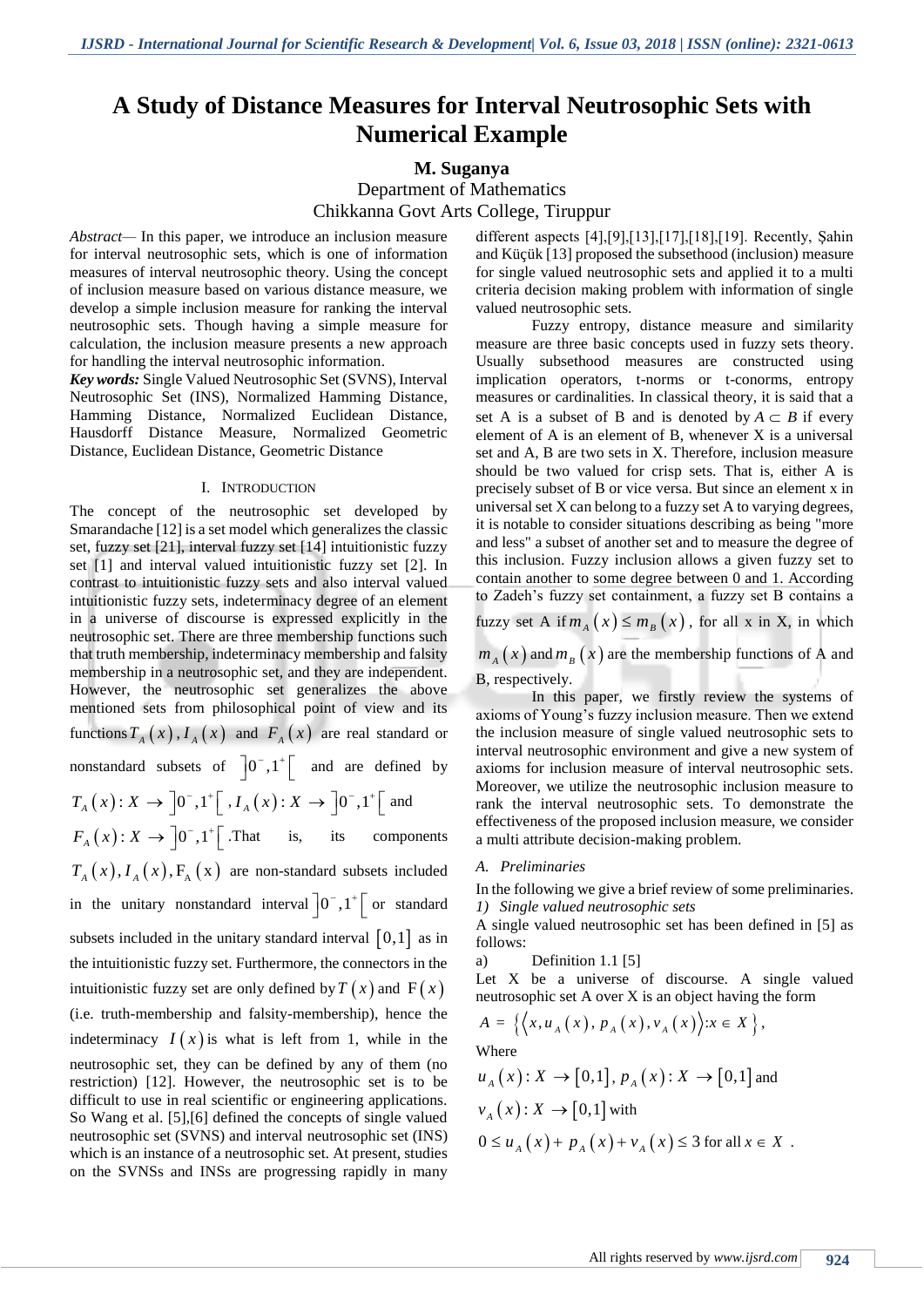The values  $u_A(x)$ ,  $p_A(x)$  and  $v_A(x)$  denote the truthmembership degree, the indeterminacy-membership degree and the falsity membership degree of x to A, respectively.

# *B. Interval neutrosophic sets*

An interval neutrosophic set is a model of a neutrosophic set, which can be used to handle uncertainty in fields of scientific, environment and engineering. We introduce the definition of an interval neutrosophic set as follows.

*1) Definition 1.2 [6]*

Let X be a space of points (objects) and  $Int[0,1]$  be the set

of all closed subsets of  $[0,1]$ . An interval neutrosophic A in X is defined with the form

A is defined with the form  
\n
$$
A = \{ \langle x, u_A(x), p_A(x), v_A(x) \rangle : x \in X \}
$$
\nWhere

$$
u_A(x): X \to \text{int}[0,1], p_A(x): X \to \text{int}[0,1] \quad \text{and}
$$
  

$$
v_A(x): X \to \text{int}[0,1]
$$

with  $\Delta \to \text{int}[0,1]$ <br> $0 \leq \text{sup } u_A(x) + \text{sup } p_A(x) + \text{sup } v_A(x) \leq 3$ for all  $x \in X$ .

The intervals 
$$
u_A(x), p_A(x)
$$
 and  $v_A(x)$  denote

the truth-membership degree, the indeterminacy-membership degree and the falsity membership degree of x to A, respectively.

For convenience, if let

$$
u_A(x) = \left[u_A^L(x), u_A^U(x)\right]_x
$$
  
\n
$$
p_A(x) = \left[p_A^L(x), p_A^U(x)\right]_a
$$
  
\n
$$
v_A(x) = \left[v_A^L(x), v_A^U(x)\right]_x
$$
  
\nthen

$$
A(x) = \begin{bmatrix} A(x), A(x) \\ A(x) \end{bmatrix},
$$
  
then  

$$
A = \left\{ \left\langle x, \left[ u_a^L(x), u_a^U(x) \right], \left[ p_A^L(x), p_A^U(x) \right], \left[ v_A^L(x), v_A^U(\text{be}) \right] \right\} \right\}
$$

$$
B = \left\{ \left\langle x, \left[ u_a^L(x), u_a^U(x) \right], \left[ p_A^L(x), p_A^U(x) \right], \left[ v_A^L(x), v_A^U(\text{be}) \right] \right\} \right\}
$$

with the condition,  
\n
$$
0 \le \sup u_A^U(x) + \sup p_A^U(x) + \sup v_A^U(x) \le 3
$$
 for all  
\n $x \in X$ .

Here, we only take the sub-unitary interval of  $[0,1]$ . Therefore, an interval neutrosophic set is clearly neutrosophic set.

*2)* Definition 1.3 [6]

Let  $INS(X)$  denote the family of all the interval neutrosophic sets in universe X, assume  $A, B \in INS(X)$ such that

such that  
\n
$$
A = \left\{ \left\langle x, \left[ u_{A}^{L}(x), u_{A}^{U}(x) \right], \left[ p_{A}^{L}(x), p_{A}^{U}(x) \right], \left[ v_{A}^{L}(x), v_{A}^{U}(x) \right] \right\rangle : x \in X \right\}
$$
\n
$$
B = \left\{ \left\langle x, \left[ u_{B}^{L}(x), u_{B}^{U}(x) \right], \left[ p_{B}^{L}(x), p_{B}^{U}(x) \right], \left[ v_{B}^{L}(x), v_{B}^{U}(x) \right] \right\rangle : x \in X \right\}
$$

then some operations can be defined as follows:

$$
(1) A \cup B = \left\{ \left\langle \left[ \min \left\{ p_A^L(x), u_B^L(x) \right\}, \max \left\{ u_A^U(x), u_B^U(x) \right\} \right] \right\rangle : x \in X \right\}
$$
\n
$$
(2) A \cap B = \left\{ \left\langle \left[ \min \left\{ p_A^L(x), p_B^L(x) \right\}, \min \left\{ p_A^U(x), p_B^U(x) \right\} \right] \right\rangle : x \in X \right\}
$$
\n
$$
(3) A^C = \left\{ \left\langle \left[ \max \left\{ p_A^L(x), u_B^L(x) \right\}, \min \left\{ u_A^U(x), u_B^U(x) \right\} \right] \right\rangle \right\} : x \in X \right\}
$$
\n
$$
(4) A \cap B = \left\{ \left\langle \left[ \max \left\{ p_A^L(x), p_B^L(x) \right\}, \max \left\{ p_A^U(x), p_B^U(x) \right\} \right] \right\rangle : x \in X \right\}
$$
\n
$$
(5) A^C = \left\{ \left\langle \left[ \max \left\{ v_A^L(x), v_B^L(x) \right\}, \max \left\{ v_A^U(x), v_B^U(x) \right\} \right] \right\rangle : x \in X \right\}
$$
\n
$$
(6) A^C = \left\{ \left\langle \left[ 1 - p_A^U(x), 1 - p_A^L(x) \right], x \in X \right\rangle \right\}
$$
\n
$$
(7) A^C = \left\{ \left\langle \left[ 1 - p_A^U(x), 1 - p_A^L(x) \right], x \in X \right\rangle \right\}
$$
\n
$$
(8) A^C = \left\{ \left\langle \left[ 1 - p_A^U(x), 1 - p_A^L(x) \right], x \in X \right\rangle \right\}
$$

$$
(4) A \subseteq B , \quad \text{if} \quad u_A^L(x) \le u_B^L(x), u_A^U(x) \le u_B^U(x),
$$
  
\n
$$
p_A^L(x) \ge p_B^L(x), p_A^U(x) \ge p_B^U(x) \text{ and } v_A^L(x) \ge v_B^L(x),
$$
  
\n
$$
v_A^U(x) \ge v_B^U(x) \text{ for all } x \in X.
$$
  
\n(5)  $A = B$ , if  $A \subseteq B$  and  $B \supseteq A$ .

II. DISTANCE MEASURES FOR INTERVAL NEUTROSOPHIC SET

Distance measure is a term that describes the difference between interval neutrosophic sets and can be considered as a dual concept of inclusion measure*.* We make use of the various distance measures proposed in [23, 24, 27, 28, 29] between interval neutrosophic sets, which were partly based on the geometric interpretation of interval neutrosophic sets, and have some good geometric properties. Let

Let  
\n
$$
A = \left\{ \left\langle x, \left[ u_a^L(x), u_a^U(x) \right], \left[ p_a^L(x), p_a^U(x) \right], \left[ v_a^L(x), v_a^U(x) \right] \right\rangle : x \in X \right\}
$$
\n
$$
B = \left\{ \left\langle x, \left[ u_a^L(x), u_b^U(x) \right], \left[ p_a^L(x), p_b^U(x) \right], \left[ v_a^L(x), v_b^U(x) \right] \right\rangle : x \in X \right\}
$$
\nbe by by: INS is  $\mathbf{X} \times \mathbf{X}$ .

- *A. Definition 2.1 [23]*
- 

1) The Hamming distance measure  
\n
$$
d_{H} (A, B) = \frac{1}{6} \sum_{i=1}^{n} \left\{ \left| u_{A}^{L} (x_{i}) - u_{B}^{L} (x_{i}) \right| + \left| p_{A}^{L} (x_{i}) - p_{B}^{L} (x_{i}) \right| + \right\}
$$
\n
$$
d_{H} (A, B) = \frac{1}{6} \sum_{i=1}^{n} \left\{ v_{A}^{L} (x_{i}) - v_{B}^{L} (x_{i}) \right\} + \left| u_{A}^{U} (x_{i}) - u_{B}^{U} (x_{i}) \right| + \left| v_{A}^{U} (x_{i}) - v_{B}^{U} (x_{i}) \right| \right\}
$$

- *B. Definition 2.2 [23]*
- *1) The Euclidean distance measure*

$$
P_A(x) = [p_A(x), p_A(x)]
$$
 and  
\nLet  
\n
$$
v_A(x) = [v_A^L(x), v_A^U(x)]
$$
\n
$$
A = \left\{ \left\langle x, [u_A^L(x), u_B^U(x)] \right\rangle : x \in X \right\}
$$
\nthen  
\n
$$
A = \left\{ \left\langle x, [u_A^L(x), u_B^U(x)] \right\rangle : \left[ p_A^L(x), p_B^U(x)] \right\rangle : x \in X \right\}
$$
\n
$$
A = \left\{ \left\langle x, [u_A^L(x), u_B^U(x)] \right\rangle : x \in X \right\}
$$
\n
$$
B = \left\{ \left\langle x, [u_A^L(x), u_B^U(x)] \right\rangle : x \in X \right\}
$$
\n
$$
B = \left\{ \left\langle x, [u_A^L(x), u_B^U(x)] \right\rangle : x \in X \right\}
$$
\n
$$
B = \left\{ \left\langle x, [u_A^L(x), u_B^U(x)] \right\rangle : x \in X \right\}
$$
\n
$$
B = \left\{ \left\langle x, [u_A^L(x), u_B^U(x)] \right\rangle : x \in X \right\}
$$
\n
$$
B = \left\{ \left\langle x, [u_A^L(x), u_B^U(x)] \right\rangle : x \in X \right\}
$$
\n
$$
B = \left\{ \left\langle x, [u_A^L(x), u_B^U(x)] \right\rangle : x \in X \right\}
$$
\n
$$
B = \left\{ \left\langle x, [u_A^L(x), u_B^U(x)] \right\rangle : x \in X \right\}
$$
\n
$$
B = \left\{ \left\langle x, [u_A^L(x), u_B^U(x)] \right\rangle : x \in X \right\}
$$
\nHere, we only take the sub-unitary interval of [0,1]  
\n
$$
B = \left\{ \left\langle x, [u_A^L(x), u_B^U(x)] \right\rangle : x \in X \right\}
$$
\n
$$
B = \left\{ \left\langle x, [u_A^L(x), u_B^U(x)] \right\rangle : x \in X \right\}
$$
\n
$$
B = \left\{ \left\langle x, [u_A^L(x), u_B^U(x)] \right\rangle : x \in X \right\}
$$
\n<math display="block</math>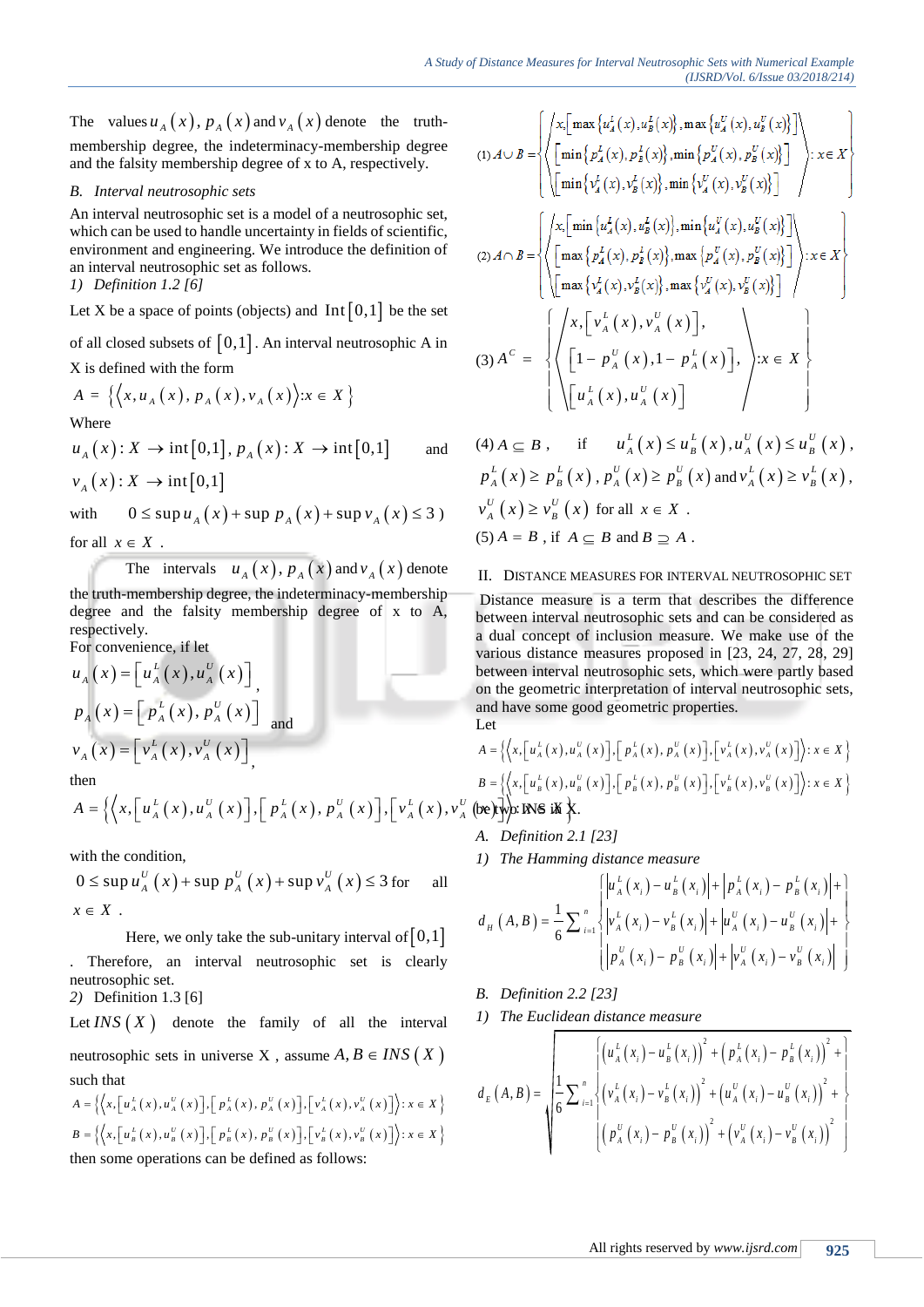- *C. Definition 2.3 [23]*
- 

1) The normalized Hamming distance measure  
\n
$$
d_{nH}(A, B) = \frac{1}{6n} \sum_{i=1}^{n} \left\{ \left| u_A^L(x_i) - u_B^L(x_i) \right| + \left| p_A^L(x_i) - p_B^L(x_i) \right| + \right\}
$$
\n
$$
d_{nH}(A, B) = \frac{1}{6n} \sum_{i=1}^{n} \left\{ \left| v_A^L(x_i) - v_B^L(x_i) \right| + \left| u_A^U(x_i) - u_B^U(x_i) \right| + \right\}
$$
\n
$$
d_{nH}(A, B) = \frac{1}{6n} \sum_{i=1}^{n} \left\{ \left| p_A^U(x_i) - p_B^U(x_i) \right| + \left| v_A^U(x_i) - v_B^U(x_i) \right| \right\}
$$
\n
$$
d_{nH}(X, B) = \frac{1}{6n} \sum_{i=1}^{n} \left\{ \left| p_A^U(x_i) - p_B^U(x_i) \right| + \left| v_A^U(x_i) - v_B^U(x_i) \right| \right\}
$$

- *D. Definition 2.4 [23]*
- 

1) The normalized Euclidean distance measure  
\n
$$
d_{nE}(A, B) = \sqrt{\frac{\left\{\left(u_{A}^{L}(x_{i}) - u_{B}^{L}(x_{i})\right)^{2} + \left(p_{A}^{L}(x_{i}) - p_{B}^{L}(x_{i})\right)^{2} + \left(\frac{1}{6n}\sum_{i=1}^{n}\left(\frac{v_{A}^{L}(x_{i}) - v_{B}^{L}(x_{i})}{v_{A}^{L}(x_{i}) - v_{B}^{L}(x_{i})}\right)^{2} + \left(\frac{u_{A}^{U}(x_{i}) - u_{B}^{U}(x_{i})}{v_{A}^{L}(x_{i}) - p_{B}^{U}(x_{i})}\right)^{2} + \left(\frac{v_{A}^{U}(x_{i}) - v_{B}^{U}(x_{i})}{v_{A}^{L}(x_{i}) - v_{B}^{U}(x_{i})}\right)^{2}}}
$$
\n1)

- *E. Definition 2.5 [25]*
- 

1) The Geometric distance measure  
\n
$$
d_r(A, B) = \sum_{i=1}^n \left\{ \left( u_A^L(x_i) - u_B^L(x_i) \right)' + \left( p_A^L(x_i) - p_B^L(x_i) \right)' + \right\}^{1/r}
$$
\n
$$
d_r(A, B) = \sum_{i=1}^n \left\{ \left( v_A^L(x_i) - v_B^L(x_i) \right)' + \left( u_A^U(x_i) - u_B^U(x_i) \right)' + \right\}^{1/r}
$$
\n
$$
\left( \left( p_A^U(x_i) - p_B^U(x_i) \right)' + \left( v_A^U(x_i) - v_B^U(x_i) \right)' \right) \right\}
$$

- *F. Definition 2.6 [26]*
- *1) The normalized Geometric distance measure*

$$
d_{m}\left(A,B\right):=\frac{1}{4}\sum_{j=1}^{4}\frac{1}{6}\sum_{i=1}^{6}\left(\psi_{A}^{L}\left(x_{i}\right)\cdots\psi_{B}^{L}\left(x_{i}\right)\right)^{2}+\left(p_{A}^{L}\left(x_{i}\right)\cdots p_{B}^{L}\left(x_{i}\right)\right)^{2}+\left(\frac{1}{2}\sum_{j=1}^{4}\frac{1}{6}\sum_{i=1}^{6}\left(\psi_{A}^{L}\left(x_{i}\right)\cdots\psi_{B}^{L}\left(x_{i}\right)\right)^{2}+\left(\frac{1}{2}\psi_{A}^{U}\left(x_{i}\right)\cdots\psi_{B}^{U}\left(x_{i}\right)\right)^{2}+\left(\frac{1}{2}\psi_{A}^{U}\left(x_{i}\right)\cdots\psi_{B}^{U}\left(x_{i}\right)\right)^{2}
$$

- *G. Definition 2.7 [26]*
- 

*1)* The Hausdorff distance measure  
\n
$$
d_q(A, B) = \frac{1}{4} \sum_{j=1}^{4} \frac{1}{3} \sum_{i=1}^{3} \max \begin{cases} \left| u_A^L(x_i) - u_B^L(x_i) \right|, \left| u_A^U(x_i) - u_B^U(x_i) \right| + \\ \left| v_A^L(x_i) - v_B^L(x_i) \right|, \left| v_A^U(x_i) - v_B^U(x_i) \right| + \end{cases}
$$
 and  $d_4$  respectively. The patt  
\nfollowing INSs in  $X = \{x_1, x_2\}$ .  
\n
$$
d_q(A, B) = \frac{1}{4} \sum_{j=1}^{4} \frac{1}{3} \sum_{i=1}^{3} \max \begin{cases} \left| u_A^L(x_i) - u_B^L(x_i) \right|, \left| u_A^U(x_i) - u_B^U(x_i) \right| + \\ \left| v_A^L(x_i) - v_B^L(x_i) \right|, \left| v_A^U(x_i) - v_B^U(x_i) \right| \end{cases}
$$
 follows in  $X = \{x_1, x_2\}$ .

Inclusion measures for interval neutrosophic sets

- *H. Definition 2.8 [18]*
- *1) Inclusion measures based on the distance measure*

In this section, we give a formal definition of inclusion measure for interval neutrosophic sets.

Assume that 
$$
d:INS(X) \times INS(X) \to R^+ \cup \{0\}
$$

is a distance between interval neutro-sophic sets in X. To establish the inclusion indicator expressing the degree to which A belongs to B, we use the distance between interval neutrosophic sets A and  $A \cap B$ . If it is considered the inclusion measure based on distance measure, we have the formal given by

 $I_d(A, B) = 1 - d(A, A \cap B)$ 

# *I. Definition 2.9 [18]*

*1) The Inclusion measure for interval neutrosophic sets* A mapping  $I:INS(X) \times INS(X) \rightarrow [0,1]$  is called an inclusion measure for interval neutrosophic sets, if I satisfies the following properties (for all  $A, B, C \in INS(X)$ ).

1) 
$$
I(A, B) = 1_{\text{if } A \subseteq B}.
$$
  
\n2) 
$$
I(A, A^{c}) = 1 \Leftrightarrow \forall x \in X
$$
  
\n
$$
[u_{A}^{L}(x), u_{A}^{U}(x)] \leq [v_{A}^{L}(x), v_{A}^{U}(x)]_{\text{and}}
$$
  
\n
$$
[p_{A}^{L}(x), p_{A}^{U}(x)] \leq [0.5, 0.5]
$$

- 3)  $I(\underline{1}, \underline{0}) = 0$ , where 1 is the interval absolute neutrosophic set and 0 is the interval empty neutrosophic set.
- 4)  $A \subseteq B \subseteq C \Rightarrow I(C, A) \leq I(B, A)$  and  $I(C, A) \leq I(C, B)$

### III. THE INCLUSION MEASURE TO MULTI-ATTRIBUTE NEUTROSOPHIC DECISION-MAKING METHOD BASED ON VARIOUS DISTANCE MEASURES

In the following, we apply the above inclusion measure to multi-attribute decision making problem based on INSs.

# *A. Numerical Example*

Let us consider the following pattern recognition problem. Assume  $A_1$ ,  $A_2$ ,  $A_3$  and  $A_4$  are given four known patterns which correspond to four decision alternatives  $d_1$ ,  $d_2$ ,  $d_3$ and  $d_4$  respectively. The patterns are denoted by the

following INSS in 
$$
X = \{x_1, x_2\}
$$
.  
\n
$$
A_1 = \{ \langle x_1, [0.8, 0.9], [0.3, 0.4], [0.2, 0.3] \rangle, \langle x_2, [0.6, 0.7], [0.5, 0.3], [0.4, 0.2] \rangle \}
$$
\n
$$
A_2 = \{ \langle x_1, [0.5, 0.8], [0.1, 0.4], [0.3, 0.6] \rangle, \langle x_2, [0.4, 0.8], [0.1, 0.2], [0.7, 0.2] \rangle \}
$$
\n
$$
A_3 = \{ \langle x_1, [0.4, 0.5], [0.3, 0.1], [0.1, 0.4] \rangle, \langle x_2, [0.7, 0.2], [0.5, 0.3], [0.4, 0.6] \rangle \}
$$
\n
$$
A_4 = \{ \langle x_1, [0.5, 0.6], [0.1, 0.3], [0.3, 0.4] \rangle, \langle x_2, [0.4, 0.7], [0.1, 0.3], [0.1, 0.2] \rangle \}
$$

Given an unknown sample (i.e., the positive ideal solution of decision).

decision).  
\n
$$
A^+ = \{ \langle x_1, [0.5, 0.6], [0.1, 0.2], [0.3, 0.4] \rangle, \langle x_2, [0.5, 0.7], [0.1, 0.2], [0.4, 0.7] \rangle \}
$$

Our aim is to classify pattern  $A^+$  to one of the decision alternatives  $A_{1}$ ,  $A_{2}$ ,  $A_{3}$ , and  $A_{4}$ .

First we have to find 4 1  $A^+$ **I**  $A_i$  as follows: *i* =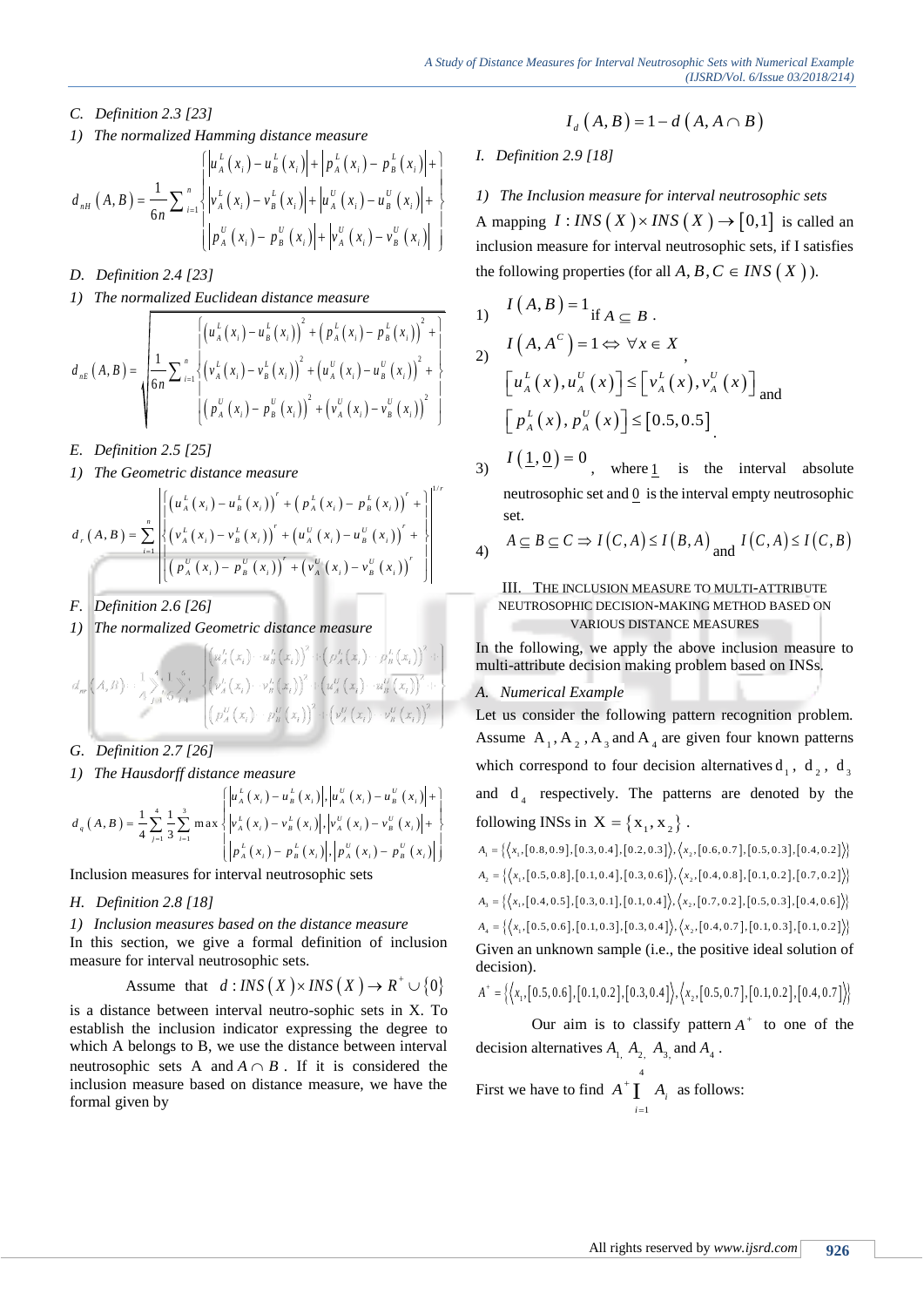$$
A \text{ Study of Distance Measures for Interval Neutrosophic Sets with Numerical Example (JJSRD/Vol. 6/Issue 03/2018/214)
$$
\n
$$
A^* \mathbf{I} \quad A_1 = \left\{ \left\langle x_1, \left[ \min\{0.5, 0.8\}, \min\{0.6, 0.9\} \right], \right\rangle, \left\langle x_2, \left[ \min\{0.5, 0.6\}, \min\{0.7, 0.7\} \right], \right\rangle \right\}
$$
\n
$$
A^* \mathbf{I} \quad A_1 = \left\{ \left\langle x_1, \left[ 0.5, 0.6 \right], \max\{0.4, 0.3\} \right], \left\langle x_2, \left[ 0.3, 0.4 \right], \left[ 0.3, 0.4 \right] \right\rangle, \left\langle x_2, \left[ 0.5, 0.7 \right], \left[ 0.5, 0.3 \right], \left[ 0.4, 0.7 \right] \right\rangle \right\},
$$
\n
$$
A^* \mathbf{I} \quad A_1 = \left\{ \left\langle x_1, \left[ 0.5, 0.6 \right], \left[ 0.3, 0.4 \right], \left[ 0.3, 0.4 \right] \right\rangle, \left\langle x_2, \left[ 0.5, 0.7 \right], \left[ 0.5, 0.3 \right], \left[ 0.4, 0.7 \right] \right\rangle \right\},
$$

Similarly we compute

$$
A^{\dagger} \text{ I } A_1 = \left\{ \left\langle x_1, [0.5, 0.6], [0.3, 0.4], [0.3, 0.4] \right\rangle, \left\langle x_2, [0.5, 0.7], [0.5, 0.3], [0.4, 0.7] \right\rangle \right\},\
$$
  
 e compute  
\n
$$
A^{\dagger} \text{ I } A_2 = \left\{ \left\langle x_1, [0.5, 0.6], [0.1, 0.4], [0.3, 0.6] \right\rangle, \left\langle x_2, [0.4, 0.7], [0.1, 0.2], [0.7, 0.7] \right\rangle \right\}
$$
  
\n
$$
A^{\dagger} \text{ I } A_3 = \left\{ \left\langle x_1, [0.4, 0.5], [0.3, 0.2], [0.3, 0.4] \right\rangle, \left\langle x_2, [0.5, 0.2], [0.5, 0.3], [0.4, 0.7] \right\rangle \right\},\
$$
 and  
\n
$$
A^{\dagger} \text{ I } A_4 = \left\{ \left\langle x_1, [0.5, 0.6], [0.1, 0.3], [0.3, 0.4] \right\rangle, \left\langle x_2, [0.4, 0.7], [0.1, 0.3], [0.4, 0.7] \right\rangle \right\},
$$

Using the above mentioned various distance measures, we can compute the inclusion measure for INSs as follows:

B. Based on normalized Hamming distance measure:  
\n
$$
d_{nH}(A, B) = \frac{1}{6n} \sum_{i=1}^{n} \begin{cases} \left| u_{A}^{L}(x_{i}) - u_{B}^{L}(x_{i}) \right| + \left| p_{A}^{L}(x_{i}) - p_{B}^{L}(x_{i}) \right| + \\ v_{A}^{L}(x_{i}) - v_{B}^{L}(x_{i}) \right| + \left| u_{A}^{U}(x_{i}) - u_{B}^{U}(x_{i}) \right| + \\ v_{A}^{U}(x_{i}) - p_{B}^{U}(x_{i}) \right| + \left| v_{A}^{U}(x_{i}) - v_{B}^{U}(x_{i}) \right| \end{cases}
$$
\n
$$
d_{nH}(A^{*}, A^{*} \cap A_{1}) = \frac{1}{6 \times 4} \left\{ \left| 0.5 - 0.5 \right| + \left| 0.6 - 0.6 \right| + \left| 0.1 - 0.3 \right| + \left| 0.2 - 0.4 \right| + \left| 0.3 - 0.3 \right| + \left| 0.4 - 0.4 \right| + \left| 0.7 - 0.7 \right| \right\}
$$
\nThus, we rank the decision

$$
d_{nH} \left( A^+, A^+ \cap A_1 \right) = \frac{1}{6 \times 4} \{ 0.2 + 0.2 + 0.4 + 0.1 \}
$$
  
\n
$$
d_{nH} \left( A^+, A^+ \cap A_1 \right) = 0.0375
$$
  
\n
$$
I \left( A^+, A_1 \right) = 1 - 0.0375 = 0.9625
$$
  
\nSimilarly we can compute  
\n
$$
I \left( A^+, A_1 \right) = 0.9625
$$
  
\n
$$
I \left( A^+, A_2 \right) = 0.9667
$$
  
\n
$$
I \left( A^+, A_3 \right) = 0.9417
$$

First we have to compute the distance between  $A^+$  and 4 1 *i*  $A$ **I**  $A$ <sup>*i*</sup> based on the normalized Hamming distance measure as follows:

Thus we rank the decision alternatives according to inclusion measure based on the normalized Hamming distance measure as

$$
A_4 f A_2 f A_1 f A_3
$$

C. Based on normalized Euclidean distance measure:  
\n
$$
d_{nE}(A, B) = \sqrt{\frac{\left\{\left(u_{A}^{L}(x_{i}) - u_{B}^{L}(x_{i})\right)^{2} + \left(p_{A}^{L}(x_{i}) - p_{B}^{L}(x_{i})\right)^{2} + \right\}}{\left\{\left(v_{A}^{L}(x_{i}) - v_{B}^{L}(x_{i})\right)^{2} + \left(u_{A}^{U}(x_{i}) - u_{B}^{U}(x_{i})\right)^{2} + \right\}} \left[\left(p_{A}^{U}(x_{i}) - p_{B}^{U}(x_{i})\right)^{2} + \left(v_{A}^{U}(x_{i}) - v_{B}^{U}(x_{i})\right)^{2}\right]
$$

First we have to compute the distance between  $A^+$  and 4 1 *i*

measure as follows:

$$
I(A^+, A_4) = 0.9875
$$
  
\n
$$
A\int_{i=1}^{4} A_i
$$
 based on the normalized Euclidean distance  
\nmeasure as follows:  
\n
$$
d_{nE}(A^+, A^+ \cap A_1) = \sqrt{\frac{1}{6 \times 4} \left\{ |0.5 - 0.5|^2 + |0.7 - 0.7|^2 + |0.1 - 0.3|^2 + |0.2 - 0.4|^2 + |0.3 - 0.3|^2 + |0.4 - 0.4|^2 + |0.3 - 0.7|^2 \right\}}
$$
  
\n
$$
d_{nE}(A^+, A^+ \cap A_1) = \sqrt{\frac{1}{6 \times 4} \left\{ |0.2^2 + 0.2^2 + 0.4^2 + 0.1^2 \right\}}
$$
  
\n
$$
I(A^+, A_4) = 0.96464
$$
  
\nThus we rank the decision alternatives according to inclusion  
\nmeasure based on the normalized Euclidean distance measure  
\n
$$
I(A^+, A_4) = 0.96464
$$
  
\nThus we rank the decision alternatives according to inclusion  
\nmeasure based on the normalized Euclidean distance measure  
\nas  
\n3  
\nSimilarly we can compute

Similarly we can compute  $I(A^+, A_1) = 0.89794$ 

 $I(A^+, A_2) = 0.91340$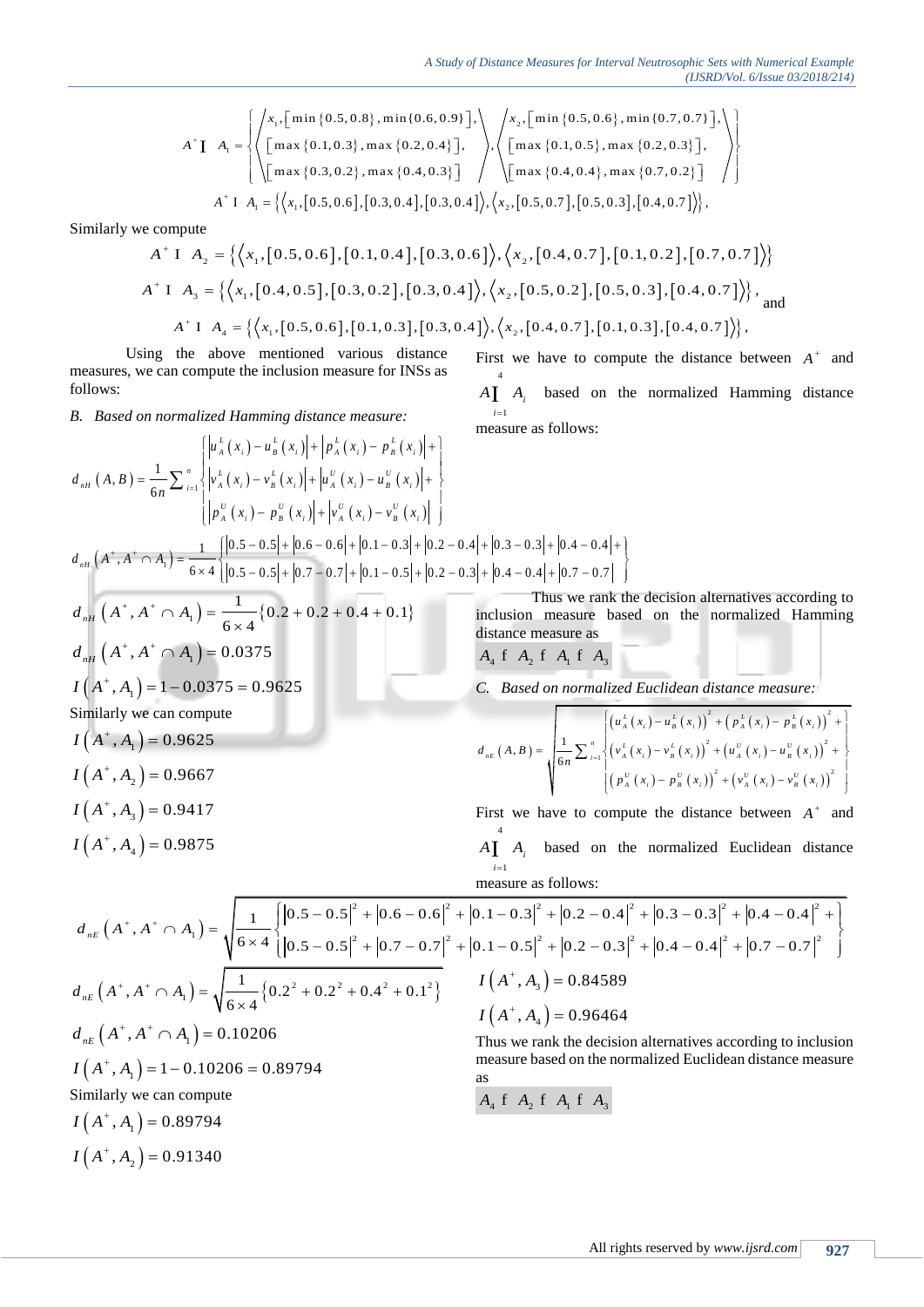D. Based on normalized Geometric distance measure:  
\n
$$
d_{nr}(A, B) = \frac{1}{4} \sum_{j=1}^{4} \frac{1}{2} \sum_{i=1}^{6} \sqrt{\left[ \left( u_{A}^{L}(x_{i}) - u_{B}^{L}(x_{i}) \right)^{2} + \left( p_{A}^{L}(x_{i}) - p_{B}^{L}(x_{i}) \right)^{2} + \left( p_{A}^{L}(x_{i}) - p_{B}^{L}(x_{i}) \right)^{2} + \left( p_{A}^{L}(x_{i}) - p_{B}^{L}(x_{i}) \right)^{2} + \left( p_{A}^{L}(x_{i}) - p_{B}^{L}(x_{i}) \right)^{2} + \left( p_{A}^{L}(x_{i}) - p_{B}^{L}(x_{i}) \right)^{2} + \left( p_{A}^{L}(x_{i}) - p_{B}^{L}(x_{i}) \right)^{2} \right]}
$$

First we have to compute the distance between  $A^+$  and 4 1 *i*  $A\mathbf{I}$   $A_i$ based on the Geometric distance measure as follows:

follows:  
\n
$$
d_{ar}(A^*, A^* \cap A_1) = \frac{1}{4} \sum_{j=1}^{4} \frac{1}{2} \left\{ \sqrt{\left[ (0.5 - 0.5)^2 + (0.6 - 0.6)^2 + (0.1 - 0.3)^2 + (0.4 - 0.4)^2 \right]} \right\} \left\{ \sqrt{\left[ (0.2 - 0.4)^2 + (0.3 - 0.3)^2 + (0.4 - 0.4)^2 \right]} \right\} \left\{ \sqrt{\left[ (0.5 - 0.5)^2 + (0.7 - 0.7)^2 + (0.1 - 0.5)^2 + (0.1 - 0.5)^2 \right]} \right\} \left\{ \sqrt{\left[ (0.2 - 0.3)^2 + (0.4 - 0.4)^2 + (0.7 - 0.7)^2 \right]} \right\} \left\{ \sqrt{\left[ (0.2 - 0.3)^2 + (0.4 - 0.4)^2 + (0.7 - 0.7)^2 \right]} \right\} \left\{ \sqrt{\left[ (0.2 - 0.3)^2 + (0.4 - 0.4)^2 + (0.7 - 0.7)^2 \right]} \right\} \left\{ \sqrt{\left[ (0.2 - 0.4)^2 + (0.4 - 0.4)^2 + (0.7 - 0.7)^2 \right]} \right\} \left\{ \sqrt{\left[ (0.2 - 0.4)^2 + (0.4 - 0.4)^2 + (0.7 - 0.7)^2 \right]} \right\} \left\{ \sqrt{\left[ (0.2 - 0.4)^2 + (0.4 - 0.4)^2 + (0.7 - 0.7)^2 \right]} \right\} \left\{ \sqrt{\left[ (0.2 - 0.4)^2 + (0.4 - 0.4)^2 + (0.7 - 0.7)^2 \right]} \right\} \left\{ \sqrt{\left[ (0.2 - 0.4)^2 + (0.4 - 0.4)^2 + (0.7 - 0.7)^2 \right]} \right\} \left\{ \sqrt{\left[ (0.2 - 0.4)^2 + (0.4 - 0.4)^2 + (0.7 - 0.7)^2 \right]} \right\} \left\{ \sqrt{\left[ (0.2 - 0.4)^2 + (0.4 - 0.4)^2 + (0.7 - 0.7)^2 \right]} \right\} \left\{ \sqrt{\left[ (0.2 - 0.4)^2 + (0.4
$$

$$
I(A^+, A_3) = 0.88837
$$

 $I(A^+, A_4) = 0.96982$ 

Thus we rank the decision alternatives according to inclusion measure based on the normalized Geometric distance measure as

$$
A_4
$$
 f  $A_2$  f  $A_1$  f  $A_3$ 

E. Based on Hausdorff distance measure:  
\n
$$
d_q(A, B) = \frac{1}{4} \sum_{j=1}^{4} \frac{1}{2} \begin{cases} \max \left\{ \left| u_A^L(x_i) - u_B^L(x_i) \right|, \left| u_A^U(x_i) - u_B^U(x_i) \right| \right\} + \\ \max \left\{ \left| v_A^L(x_i) - v_B^L(x_i) \right|, \left| v_A^U(x_i) - v_B^U(x_i) \right| \right\} + \\ \max \left\{ \left| p_A^L(x_i) - p_B^L(x_i) \right|, \left| p_A^U(x_i) - p_B^U(x_i) \right| \right\} \end{cases}
$$

First we have to compute the distance between  $A^+$  and 4 1 *i*  $A\left[\right]$   $A_i$  based on the Hausdorff distance measure as follows:

 , 0.075 <sup>1</sup> *q d A A A* , 0.925 <sup>1</sup> *I A A* Similarly we can compute , 0.925 <sup>1</sup> *I A A* , 0.9 <sup>2</sup> *I A A* , 0.85 <sup>3</sup> *I A A* , 0.9625 <sup>4</sup> *I A A* 4 1 1 m ax 0.5 0.5 , 0.6 0.6 1 m ax 0.1 0.3 , 0.2 0.4 , 2 m ax 0.3 0.3 , 0.4 0.4 <sup>1</sup> , <sup>4</sup> m ax 0.5 0.5 , 0.7 0.7 1 m ax 0.1 0.5 , 0.2 0.3 2 m ax 0.4 0.4 , 0.7 0.7 *<sup>q</sup> j d A A A* <sup>1</sup> 1 1 1 , 0 0.2 0 0 0.4 0 4 2 2 *<sup>q</sup> d A A A*

Thus we rank the decision alternatives according to inclusion measure based on the Hausdorff distance measure as

$$
A_4 \tA_2 \tA_1 \tA_3
$$
  
Since  $I(A^+, A_4) = \max_{1 \le i \le 4} I(A^+, A_i)$  then the

pattern  $A^+$  should be classified to  $A_2$  according to the principle of inclusion measure between INSs. It means that the decision alternative  $A_2$  is the optimal alternative which is the closest alternative to positive ideal solution.

#### IV. CONCLUSION

In this paper, we introduce an inclusion measure for interval neutrosophic sets. For this purpose, we first give some basic definitions of neutrosophic sets, single neutrosophic sets, interval neutrosophic sets. Moreover, we have proposed a simple and natural inclusion measure based on the various distance measure between interval neutrosophic sets.

Thus normalized Hamming distance measure gives us the more accurate results.The next accurate result for the crops cultivation was given by both normalized Euclidean and normalized Geometric distance measure. Finally the normalized Geometric distance measure gives us the least accurate result.

Thus the best distance measures that gives us the most accurate results for our problem in the field of cultivation of crops were normalized Euclidean and normalized Geometric distance measures.

We hope that the findings in this paper will help the researchers to enhance and promote the further study on inclusion measure to carry out general framework for the applications in practical life.